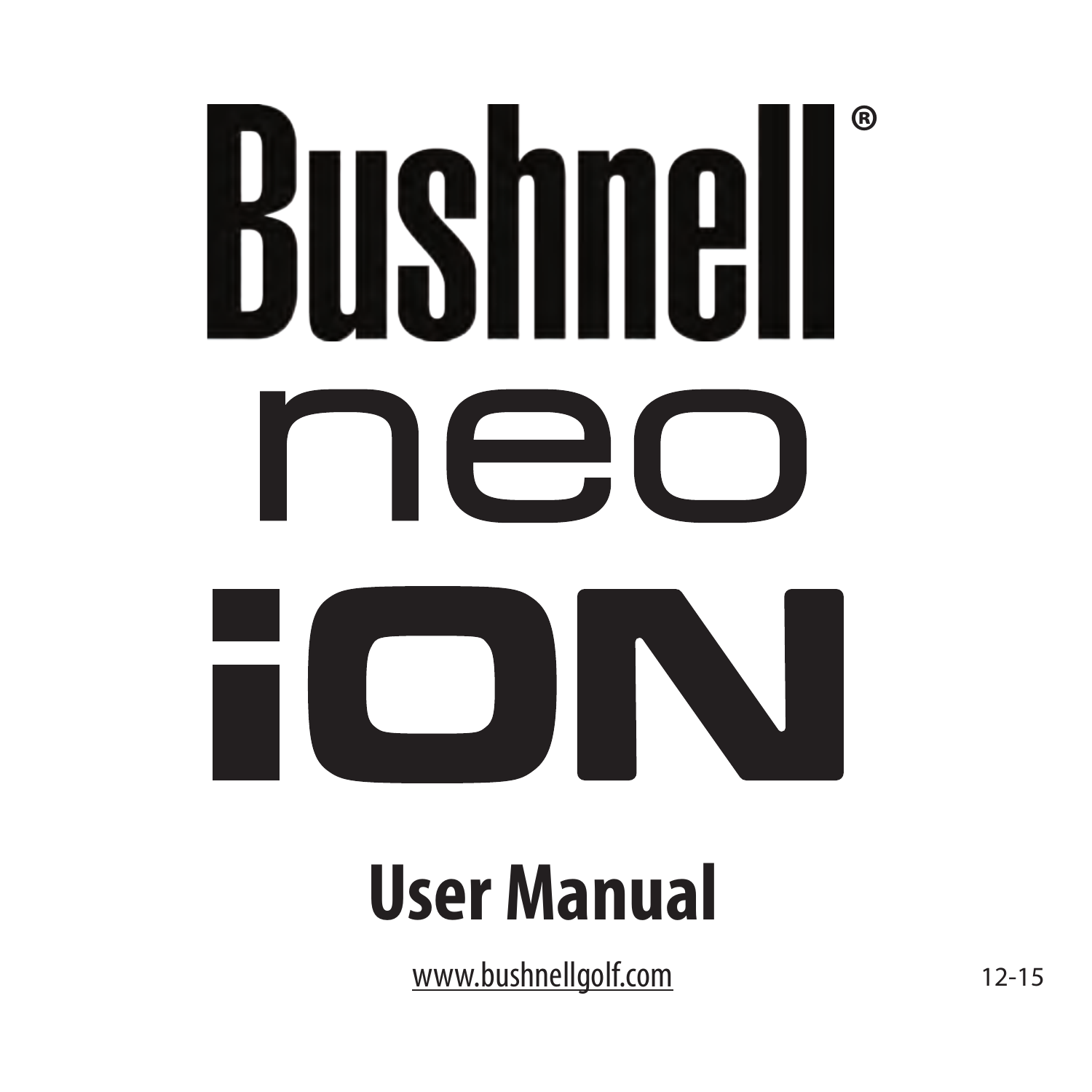#### **BUTTONS / FUNCTIONS**



- **1. Golf Menu Button**: View Golf Menu
- **2. MENU Button**: View Main Menu Options.
- **3. UP Button**: Scrolls up through Menu items.
- **4. SELECT Butto**n: Selects from menu items.
- **5. DOWN Button**: Scrolls down through menu items. Press & hold (7 seconds) to power on/off.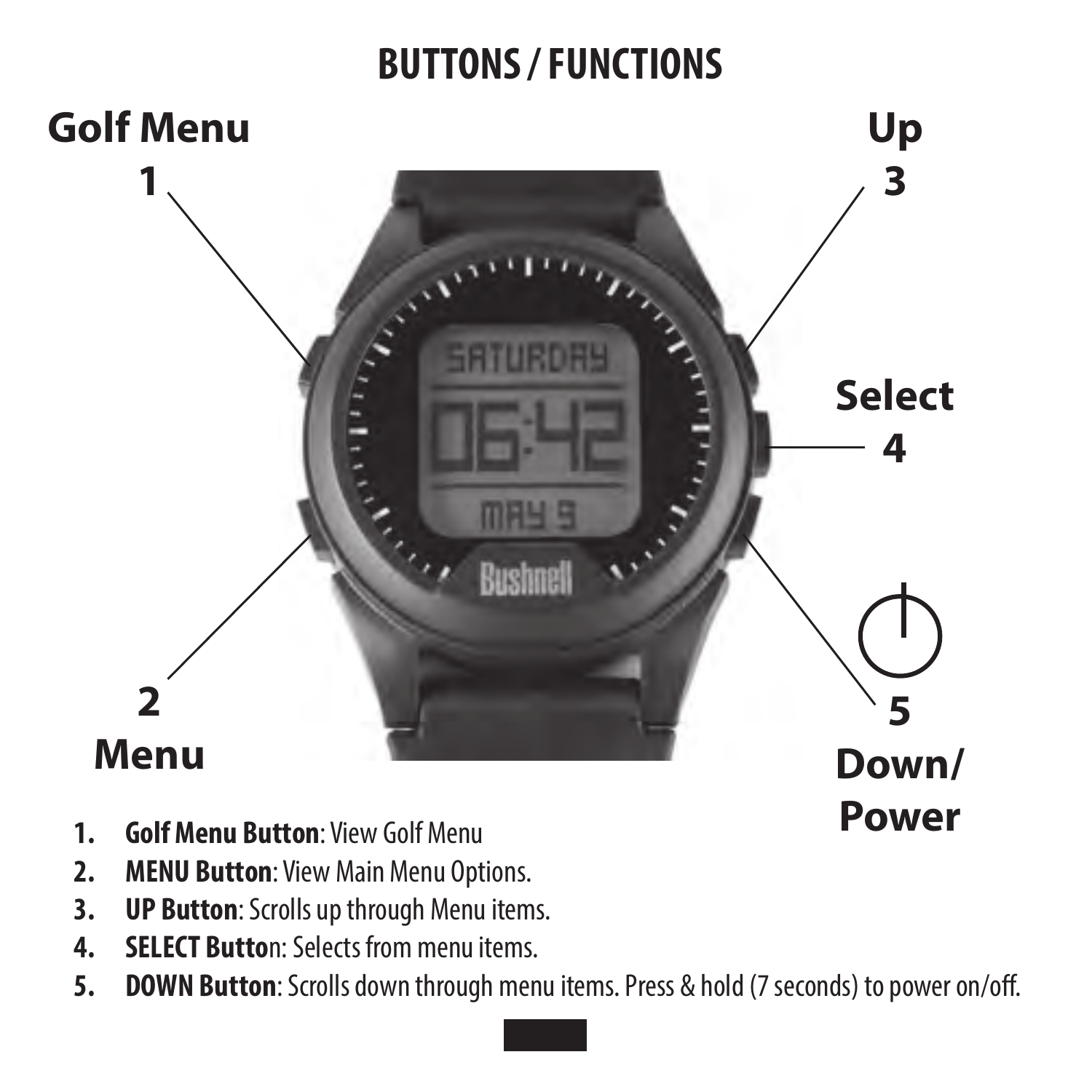\*Note: Backlight is activated with any button push. The backlight will remain lit for 10 seconds after last button push. Backlight is disabled in Play Golf Mode.

#### **Care and Maintenance**

The Neo iON watch is durable and waterproof. To help ensure reliable operation, the following care and maintenance guidelines are recommended :

- Avoid exposing the watch to extreme environmental conditions for a prolonged period of time.
- Avoid severe impacts on the watch.
- You may clean the watch occasionally with a soft, damp cloth.
- Brush the clip contacts at the bottom of the watch regularly. Dirt build-up on the surface of the contact points may affect normal charging and data transfer. \*Note: Use a soft-bristled brush (included). Hard bristles or wire brushes may leave scratches on the watch.
- DO NOT expose the watch to strong chemicals such as gasoline and alcohol, as they will damage the watch.
- Store the watch in a dry place when it is not in use.

#### **Charging the Battery**

The rechargeable battery of the Neo iON Watch is long lasting and provides up to 3 rounds of golf (based upon average of 4 hours per round), or one year of use as an everyday (time only) watch. However, battery life may be reduced due to a variety of factors (external temperature, etc). All rechargeable batteries lose their effective charge length over time. Charging your battery with one bar remaining *(Fig. 1, next page)* will guarantee that you will be able to make through the entire next round.

To check your remaining battery life, press the **MENU** button (2) and select BATTERY. To recharge the battery, insert the watch into the charging cradle, with the charge contacts on the back of the watch *(Fig 2)* lined up with the charge pins on the left side of the cradle *(Fig 3)*. Then, connect the charging cradle to an open USB port on your computer, a powered USB hub, or smartphone AC charger. Look for the scrolling battery icon to indicate that your Neo iON watch is charging (make sure to connect from either the Home (Time) screen *(as seen on pg. 1)* or from the BATTERY screen *(Fig 1)*.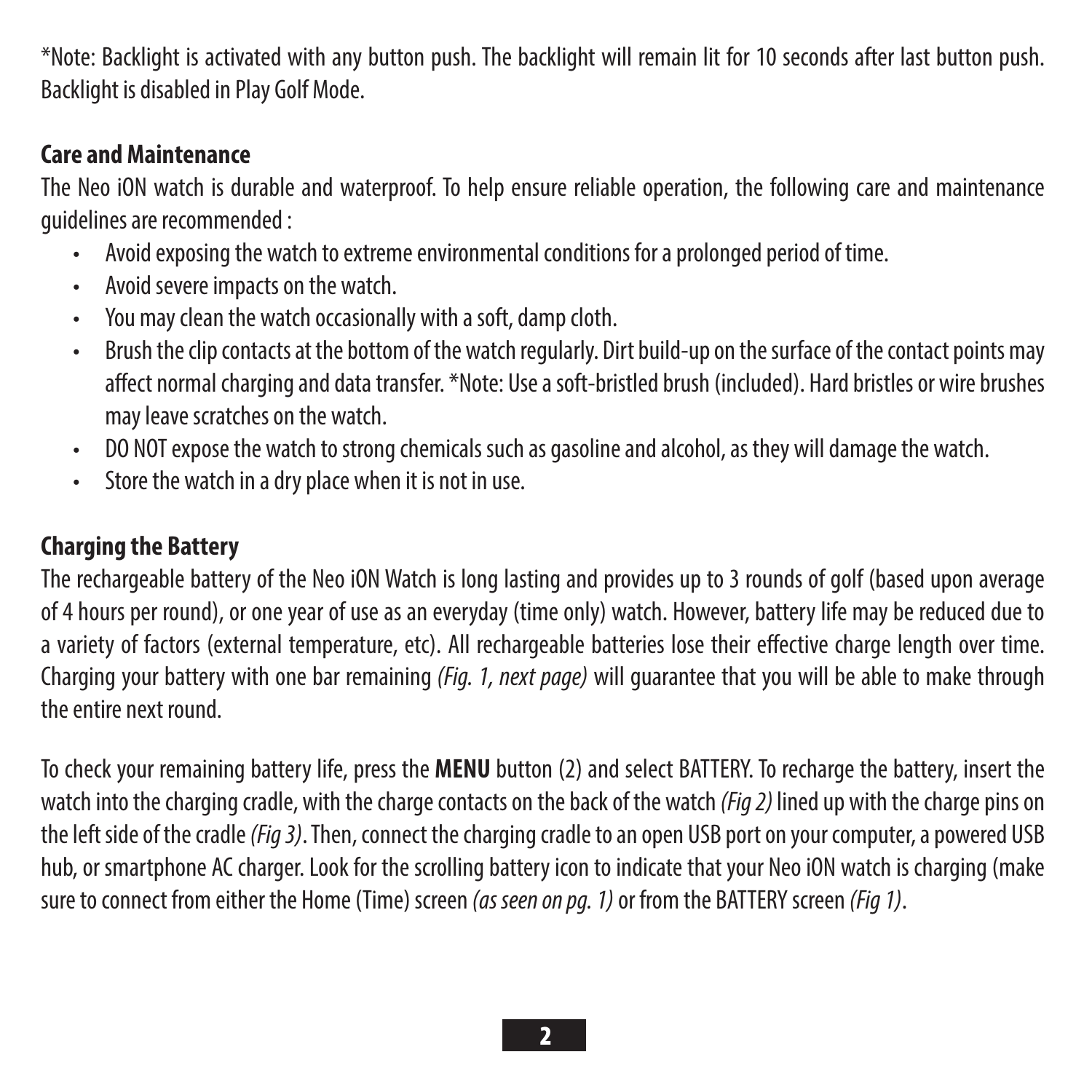







#### **Package Contents**

- 1 Bushnell Neo iON GPS Rangefinder Watch
- 1 Charging Cradle w/USB Cable
- 1 Contact Cleaning Brush
- 1 User Manual

#### **Computer Requirements**

USB Port OS: Windows (XP or later), Mac (OS 10.6 or later)

#### **Firmware/Software Updates**

Please check **www.bushnellgolf.com** or **www.bushnellgolf. eu** periodically for the latest firmware and software releases.

#### **SETTING THE TIME**



*Fig. 3* Charging Cradle



Watch on Charging Cradle

#### **Set Time by GPS**

*\*To ensure reception, make sure you are outdoors away from tall buildings and trees, with a clear view of the sky.* This is the easiest way to set the time. From the TIME Options Menu *(Fig. 4)*, select SET TIME, then select BY GPS from the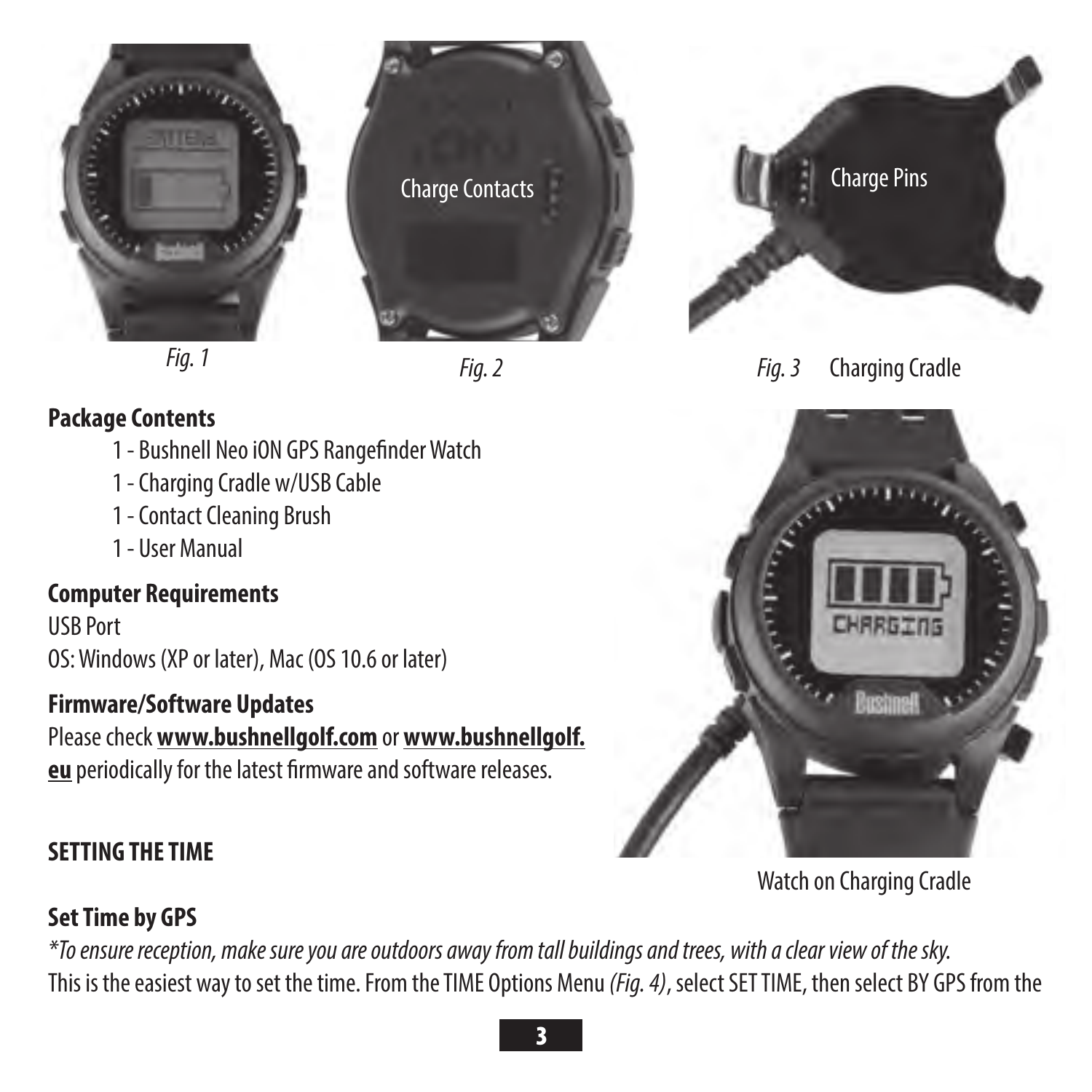SET TIME Menu *(Fig. 5)*. The Neo iON will acquire GPS signal, and upon GPS Lock, will return to the Home (Time) screen, where the time and the date will be set via your longitude position. When BY GPS is highlighted *(Fig 5)*, other GPS features (Play Golf, Odometer, GPS Status) will update your time via your longitude position as well, which is convenient for the travelling golfer. *\*Note: In rare instances, time zone boundaries may conflict. In these cases, it may be necessary to manually adjust the time as detailed in the Set Time Manually section.*



#### **Set Time Manually**

To set the time manually, select MANUALLY from the SET TIME Menu *(Fig. 5)*. Use the **SELECT** button **(4)** to cycle between fields. Use the **UP** button **(3)** and **DOWN** button **(5)** to change the setting of a field. After the year, time and date have been set, you can select the **MENU** button **(2)** to return to the TIME Options Menu.

#### **PLAY GOLF MODE**

To activate Play Golf Mode, press the **GOLF MENU** button **(1)**, then select PLAY GOLF *(Fig. 6)*. The Neo iON will search for a satellite signal, and upon acquisition will yield a list of local course results, with the nearest course at the top. Select your course to view the Front, Center, Back (FCB) screen for Hole 1 *(Fig. 7, next page)*.

*\*To ensure reception, make sure you are outdoors away from tall buildings and trees, with a clear view of the sky. Fig. 6*

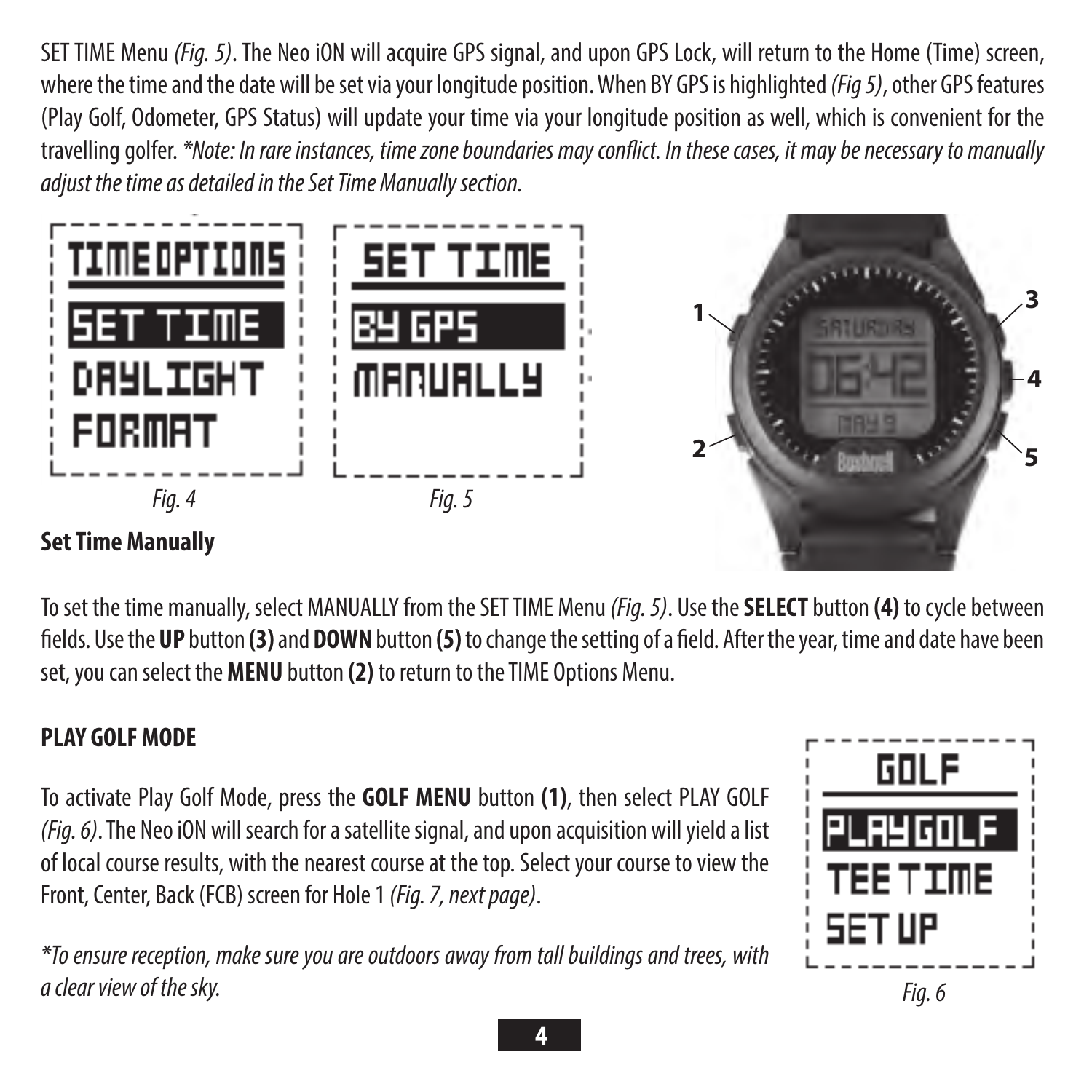#### **Button Functions in Play Golf Mode** *(Fig.7)*

**Track Shot Distance:** This feature allows you to easily check the distance between any two points and would normally be used to **Select measure the length of select Point A** (where you are standing) to "0". After walking to your ball (**Point B**), the Neo iON Watch will display the distance between **Point A** and **Point B** in a straight line *(Fig. 8)*.

**Mew Golf Menu Options:** Press the **MENU** button **(2)** to view the Golf **Holen Court Court Act Menu options** (BATTERY, NEW COURSE, or EXIT ROUND). Press **MENU** *Fig. 7 Fig. 7* again to return to your game.

**Manual Hole Advance:** Press **NEXT HOLE (3)** to manually advance to the next hole, or press **PREVIOUS HOLE** (5) to manually go back to the previous hole. \*Note: the Neo iON does feature auto-advance; this one button advance feature is very useful for shotgun starts.

**View Hazards/Round Information:** Pressing the **SELECT** Button **(4)** will toggle between 1 or 2 Hazards screens, Round Info, and the FCB (Front, Center, Back) pages. *Fig. 8*

Hazard and Round Info screens will automatically return to FCB after 7 seconds if no other button is pushed. See the list on *page 8* for a complete glossary of Hazard definitions. Round Info is a Golf Odometer that tracks total round time and distance travelled.

#### **GOLF MENU OPTIONS**

#### **Tee Time**

Tee Time is a useful feature that allows you to set a tee time up to 1 week (6 days, 23 hours, 59 minutes) in advance. When a Tee Time is set, the Neo iON watch will automatically enter Play Golf mode, and search for local courses 7 minutes prior



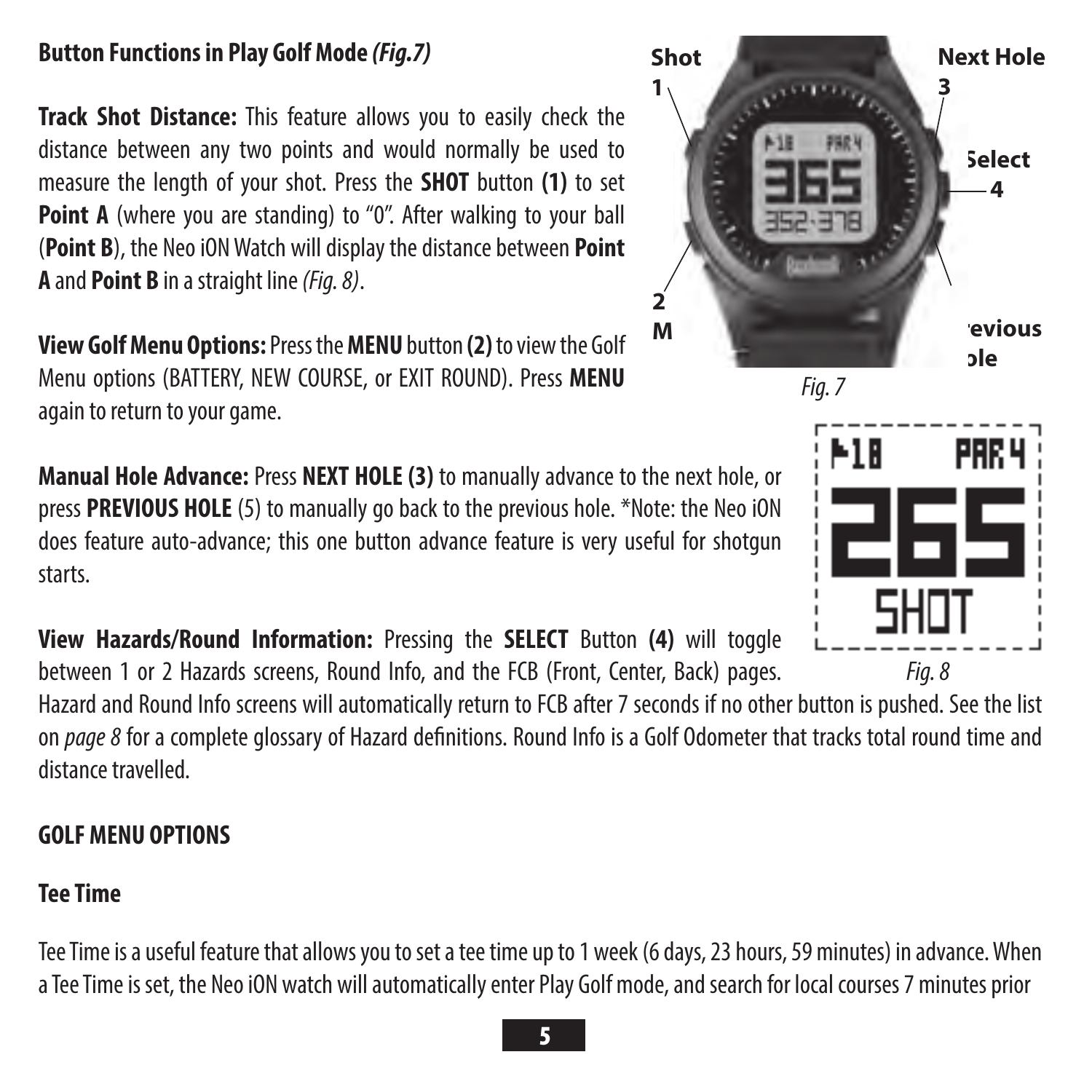to the set time. Simply select your course from the list, and enjoy your round of golf! To set a Tee Time, select TEE TIME from the GOLF Menu *(Fig. 6)*. From the set TEE TIME screen *(Fig. 9)*, press the **SELECT** Button **(4)** to activate the Hours field. Use the **UP** Button **(3)** and the **DOWN** Button **(5)** to toggle the time up and down. Press the **SELECT** Button **(4)** after each field is set to toggle to the next field. After the Day field has been set, the Tee Time feature has been activated, and will show ON. A Flag Icon ( $\blacktriangleright$  )will also appear in the lower left-hand corner of the Home (Time) screen indicating that a Tee Time is set.

\*Note: The Tee Time feature is a one-time setting, meaning once the Tee Time has performed its function, it will not reactivate. To set another Tee Time, follow the steps above. If you play golf at the same time on the same day each week, you can simply select TEE TIME from the GOLF Menu, then press the **UP** Button **(3)** to turn the Tee Time ON again (pressing the **UP** Button **(3)** toggles Tee Time ON/OFF based upon the current Time/Day settings).

#### **Golf Setup**

The SETUP Menu *(Fig. 10)* allows you to set your preferences for units of measurement in Play Golf mode (Yards or Meters), set the Auto-Off time, or view Battery charge level. To access the Setup Menu, select SETUP from the GOLF Menu *(Fig. 6)*. Use the **UP** Button **(3)** and the **DOWN** Button **(5)** to scroll between options. Use the **SELECT** Button **(4)** to select the desired option.

#### **Set Yards or Meters (Golf Preference)**

Select YDS/M to set your preference for unit of measurement in Play Golf Mode. Use the **UP** Button **(3)** or the **DOWN** Button **(5)** to highlight YARDS or METERS *(Fig 11)*. Use the **SELECT** Button (4) to confirm the selected option.





*Fig. 10*

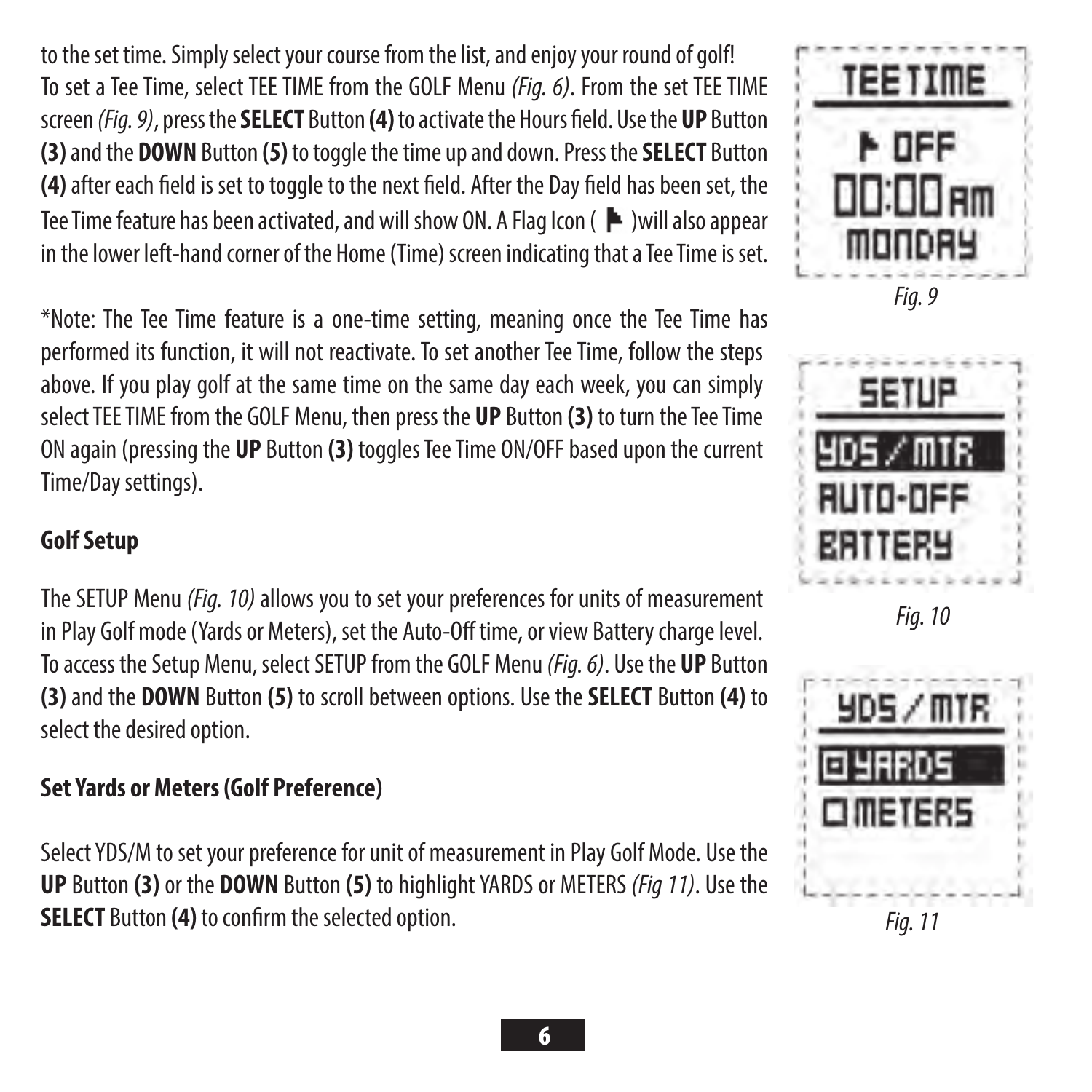#### **Auto-Off**

The Auto-Off feature is designed to automatically exit Play Golf mode when the preset time has expired. When in Play Golf mode, after the preset time has expired, an Auto-Off message will appear on the watch. Select RESUME to return to the round; the Auto-Off message will appear again after 1.5 hour. Select EXIT ROUND to immediately exit the round and return to the Home (Time) screen. If no selection is made for 10 minutes, the Neo iON will automatically exit the round and return to the Home (Time) screen, and power down the GPS module to preserve battery life.

To set the Auto-Off time, select AUTO-OFF from the Golf SETUP Menu *(Fig. 10)*. From the set AUTO-OFF screen *(Fig. 12)*, use the **UP** Button **(3)** and the **DOWN** Button **(5)** to toggle the time up and down. Auto-Off is always set to whatever current time duration is showing on the set AUTO-OFF page. Time can be set between 1.5 and 9 hours, or press **UP** or **DOWN** once more at either end of the time range to select DISABLE and turn the feature off.

#### **Language Settings**

The Neo iON features 5 language settings (English, Deutsch, Francais, Espanol, and Italiano). By default, the user interface is in English. To change the language setting, press the **MENU** Button **(2)**, then use the **UP** Button or the **DOWN** Button to scroll to "SETTINGS." Press the **SELECT** Button to select "SETTINGS," then use the **UP** Button or the **DOWN** Button to scroll to "LANGUAGE" *(Fig. 13)* and select it using the **SELECT** Button. Use the **UP** Button or the **DOWN** Button to scroll between options on the Language menu *(Fig. 14)*, then press the **SELECT** Button to set your preferred (highlighted) language.





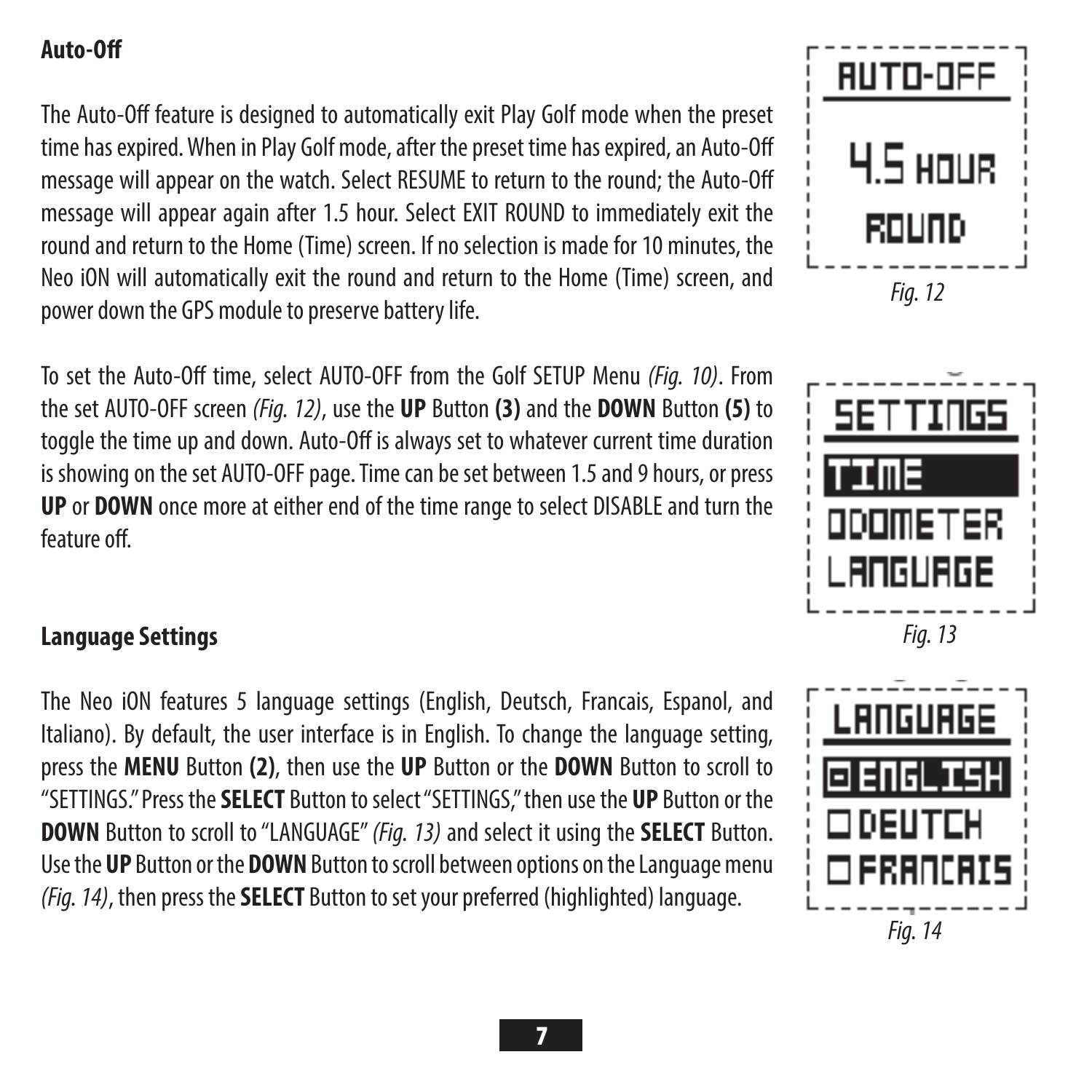#### **iGolf Hazard Glossary**

Hazards within the iGolf application are shown as abbreviations. These abbreviations are defined as follows:

- 1. LFB- Left Fairway Bunker 16. FGW- Front Green Water Layup 2. MFB- Middle Fairway Bunker 17. LGW- Left Green Water 3. RFB- Right Fairway Bunker 18. BGW- Back Green Water 4. LFW- Left Fairway Water Layup 19. CRK- Creek Layup 5. LFWC- Left Fairway Water Carry 20. CRKC- Creek Carry 6. MFW- Middle Fairway Water Layup 21. EOF- End of Fairway 7. MFWC- Middle Fairway Water Carry 8. RFW- Right Fairway Water Layup The Neo iON will provide up to 4 hazard 9. RFWC- Right Fairway Water Carry The Neo iON will provide up to 4 hazard 10. FGB- Front Green Bunker 13. BGB-Back Green Bunker 14. RGW- Right Green Water
- 15. FGWC- Front Green Water Carry
- 
- 
- 
- 
- 
- 

to cycle between FCB, Hazards (up to 2<br>11. RGB- Right Green Bunker screens) & the Round Info Odometer.<br>12. LGB- Left Green Bunker

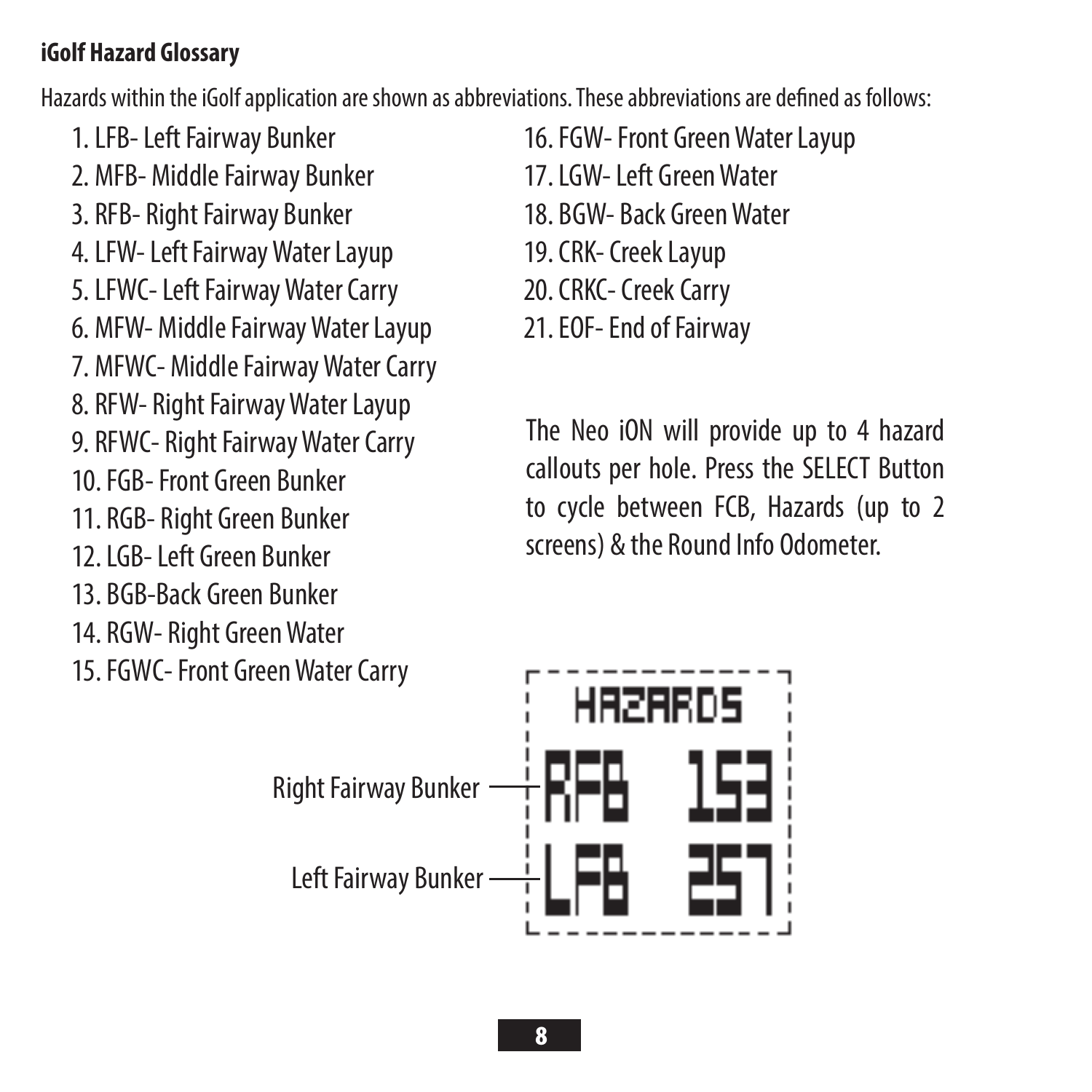

 **WARNING**

Do not attempt to open the Neo iON watch

Risk of explosion if battery is replaced with incorrect type.

- Do not attempt to open, disassemble or service the internal battery. The battery must be replaced by a qualified technician.
- Do not crush, puncture or short the battery's external contacts. Do not expose to temperatures above 140o F  $(600 \cap$
- Properly recycle or dispose of the battery. Do not dispose in fire or water.

#### **Legal Disclaimer**

By using this product, you agree that Bushnell Outdoor Products will not be held legally responsible for any injury or damage to you or any person or property caused by the user's improper operation and/or poor judgment while using this product.

*Note: See Limited Warranty for other limitations to our liability.*

#### **Additional Information**

The Global Positioning System (GPS), a network of 32 satellites orbiting Earth, is operated and maintained by the U.S. government. This GPS device requires at least 3 satellites to be acquired to accurately determine your position. Any change made to the system by the government could affect the accuracy and performance of this product.

#### **Bushnell Golf GPS Website**

**www.bushnellgolf.com** or **www.bushnellgolf.eu** is the best online resource for all our Golf GPS product owners, including product support, FAQs, etc. It also serves as a portal to access iGolf.com GPS course files to use with these Bushnell products. Registering your Neo iON Watch via **www.bushnell.igolf.com** is not required, but will ensure you have access to the latest updated GPS course data.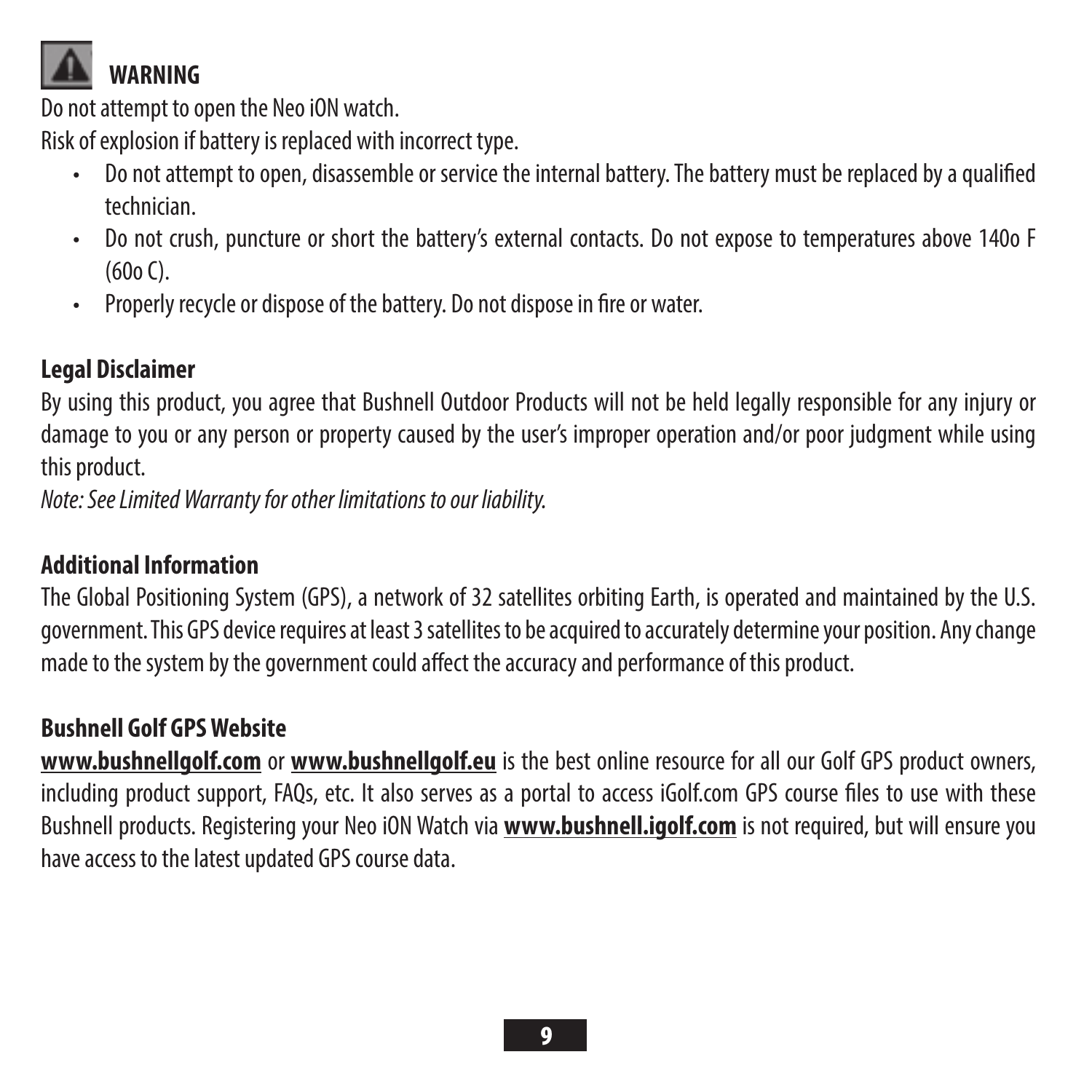#### **ONE YEAR LIMITED WARRANTY**

Your Bushnell" product is warranted to be free of defects in materials and workmanship for one year after the date of purchase. In the event of a defect under this warranty, we will, at our option, repair or replace the product, provided that you return the product postage prepaid. This warranty does not cover damages caused by misuse, improper handling, installation, or maintenance provided by someone other than a Bushnell Authorized Service Department.

Any return made under this warranty must be accompanied by the items listed below: 1. A check/money order in the amount of \$10.00 to cover the cost of postage and handling.

- 
- 2. Name, address and daytime phone # for product return.
- 3. An explanation of the defect.
- 4. Copy of your dated proof of purchase.
- 5. Do not send in accessories (batteries, SD cards, cables), only the product for repair.

Product should be well packed in a sturdy outside shipping carton to prevent damage in transit, and shipped to the address listed below:

 Bushnell Outdoor Products Bushnell Outdoor Products Attn.: Repairs **Attn.: Repairs** Overland Park, Kansas 66214 Vaughan, Ontario L4K 5W1

IN CANADA Send To: 9200 Cody 140 Great Gulf Drive, Unit # B

 For products purchased outside the United States or Canada please contact your local dealer for applicable warranty information. In Europe you may also contact Bushnell at: Bushnell Germany GmbH

 European Service Centre Mathias-Brüggen-Str. 80 D-50827 Köln **GERMANY**  Tél: +49 221 995568-0 Fax: +49 221 995568-20

This warranty gives you specific legal rights. You may have other rights which vary from country to country. ©2016 Bushnell Outdoor Products